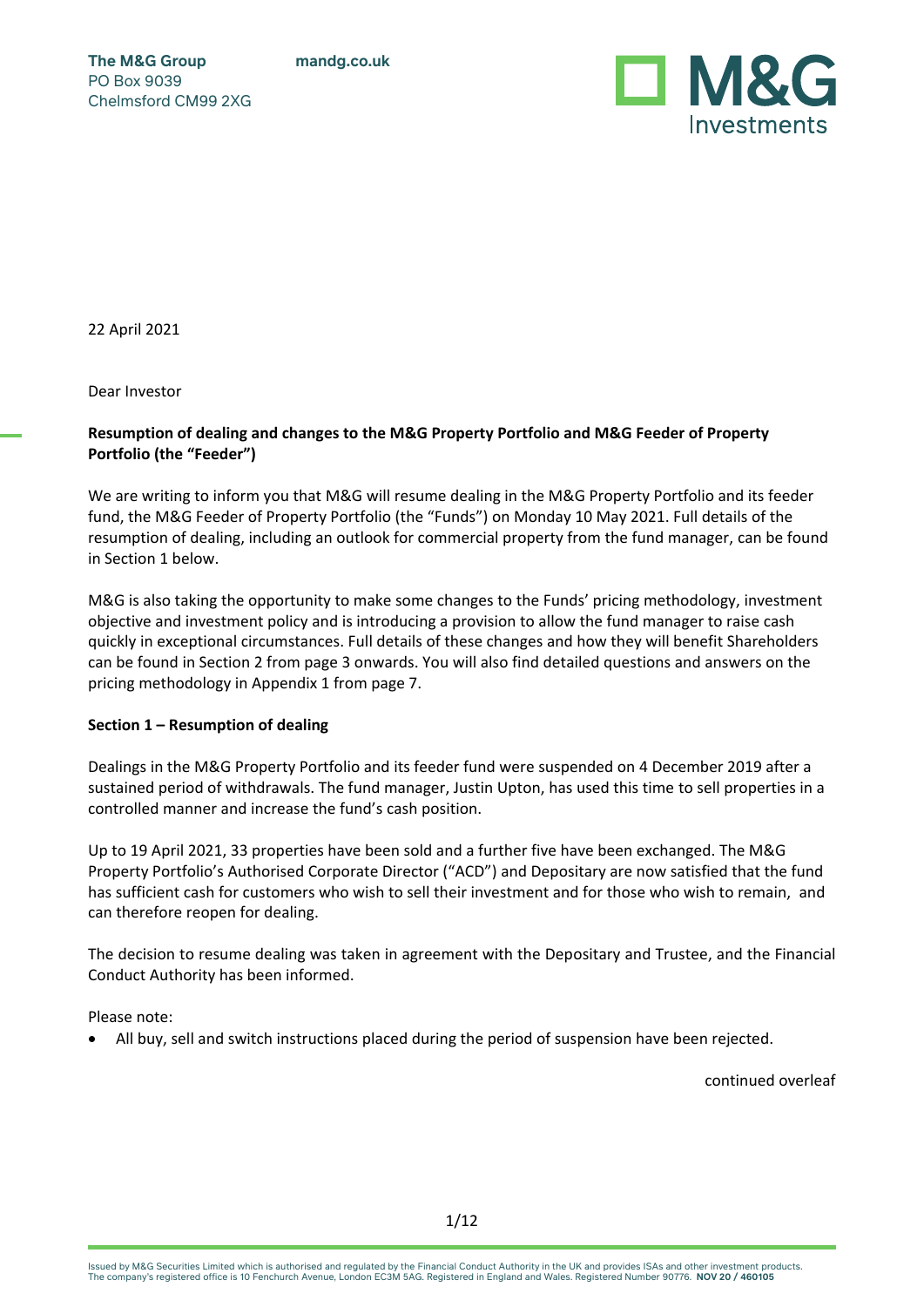• If you wish to place a buy, sell or switch instruction with us to be dealt at 12 noon on the first day of dealing, your instruction must get to us between 08:00 and 12 noon on Monday 10 May 2021. Any instructions to buy, sell or switch shares received before this date will be rejected.

If you hold any of your shares via a trading platform, please contact them for clarification of their dealing process.

A total of 38 carefully selected properties have been sold and exchanged by the fund's manager, Justin Upton, resulting in reduced portfolio risk, strengthening the Fund's income stream and decreasing the vacancy rate to 7.2%. All assets sold or exchanged during suspension were at a combined 0.1% discount to their Net Asset Value, of which 38.8% were disposals of retail properties. Cash now stands at 33.2%.

In recognition of the inconvenience caused to customers and clients, M&G has waived 30% of the Funds' annual charge during suspension. This will continue until the Funds resume dealing. M&G will also continue to waive the charge on cash held above 20% of the Funds' Net Asset Value until the end of 2021. As announced in our January 2021 suspension update, the fund manager is now targeting a new long term cash weighting of circa 20% to enhance liquidity management.

### • **Outlook for UK commercial property**

Fund manager Justin Upton believes that the long-term investment case for UK commercial property remains intact. In a low interest rate environment, he believes the fund is well placed to generate a secure income underpinned by a diversified portfolio of quality assets.

In 2020, the M&G Property Portfolio collected over 90% of rental income that was due, demonstrating the importance of our properties for tenants despite the challenging climate many faced. This provided investors in the fund with income distributions that equated to an annual yield of 4.7%.

As assets have been sold, the fund manager has sought to preserve the structural integrity of the portfolio to deliver a strong, secure income, and to participate in the economic recovery by better aligning the portfolio to areas of the commercial property market that are forecast to perform well.

We deeply regret the inconvenience that suspension has caused our customers and clients. The decision to suspend was taken to protect the interests of all of our investors, enabling the fund manager to sell assets in an orderly fashion. We believe this has preserved value for customers, while also maintaining the integrity and future prospects of the fund. We thank you for your patience and for your investment with M&G.

The full reopening statement is available on our website at **www.mandg.co.uk**

For the latest information on fund price performance, please visit **www.mandg.co.uk/prices**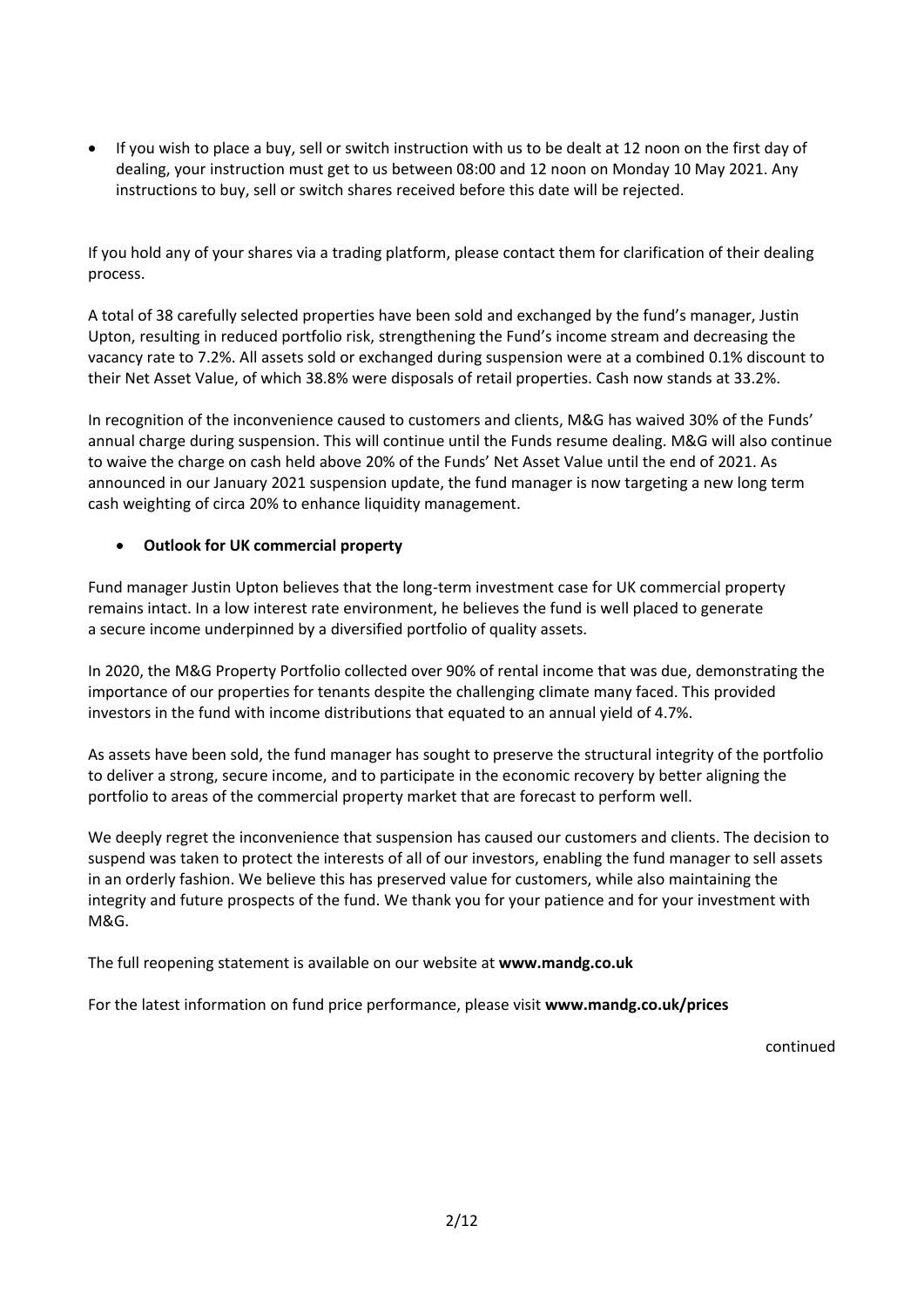

### **Section 2 – Changes to the M&G Property Portfolio and the Feeder**

The following is for information purposes only, but we recommend you give the letter careful consideration to fully understand the changes. The terms used in this letter share the same meaning as the Funds' Prospectus.

If you currently hold Income Shares in the M&G Property Portfolio and have chosen to reinvest your income, please refer to the "Important information on future reinvestments of income" for details on how the pricing methodology may impact future income reinvestments. The table below notes the timeline of the key changes and when they will be taking place with more detailed information following. You will also find a section with answers to any questions you may have on page 7.

| <b>Key changes</b> |                                                                                                                                                                                                  | Change<br>effective<br>from | Where to find<br>information                              |
|--------------------|--------------------------------------------------------------------------------------------------------------------------------------------------------------------------------------------------|-----------------------------|-----------------------------------------------------------|
| 1.                 | Pricing methodology change - moving from<br>Shares/Units being bought and sold at the same price<br>on any given day, to Shares/Units having different                                           | 25 June 2021                | Page 3 and Appendix 1<br>(page 7)                         |
|                    | buying and selling prices                                                                                                                                                                        |                             |                                                           |
| 2.                 | Investment objective clarification, and update of<br>investment policy with more detail on the assets the<br>fund can invest in, and more information on M&G's<br>responsible investment policy* | 25 June 2021                | Page 4 and<br>Appendices 2 and 3<br>(page 10 and page 12) |
| 3.                 | Introduction of a tool allowing the fund manager to<br>raise cash quickly in exceptional circumstances                                                                                           | 10 May 2021                 | Page 5 and Appendix 4<br>(page 12)                        |

\*In the case of the Feeder, only the investment objective will be updated.

#### **Details of the changes**

#### **1. Change to the Funds' pricing methodology**

We believe the change will increase dealing transparency for investors, reduce the potential for large price fluctuations and provides stronger alignment with the Fund's long term investment horizon. It will also ensure the Funds' performance better reflects that of their underlying assets.

#### **What is changing?**

Effective from Friday 25 June 2021, both Funds will start operating a dual priced methodology at a full spread. This means there will now be a difference between the buying and selling prices of the Funds' Shares/Units:

- any sale of Shares/Units will be dealt at the bid price; and
- any purchase of Shares/Units will be dealt at the offer price.

The bid price is lower than the offer price, and the difference (or spread) can be in excess of 6% of the published bid price. Based on the prices published as of 31 March 2021 the offer price was approximately 4.9% higher than the bid price.

This differs from the current methodology where, on any given day, the price for buying and selling Shares/Units is generally the same.

Appendix 1 provides further information on the Funds' current and updated pricing methodologies, including examples of the impact of the change.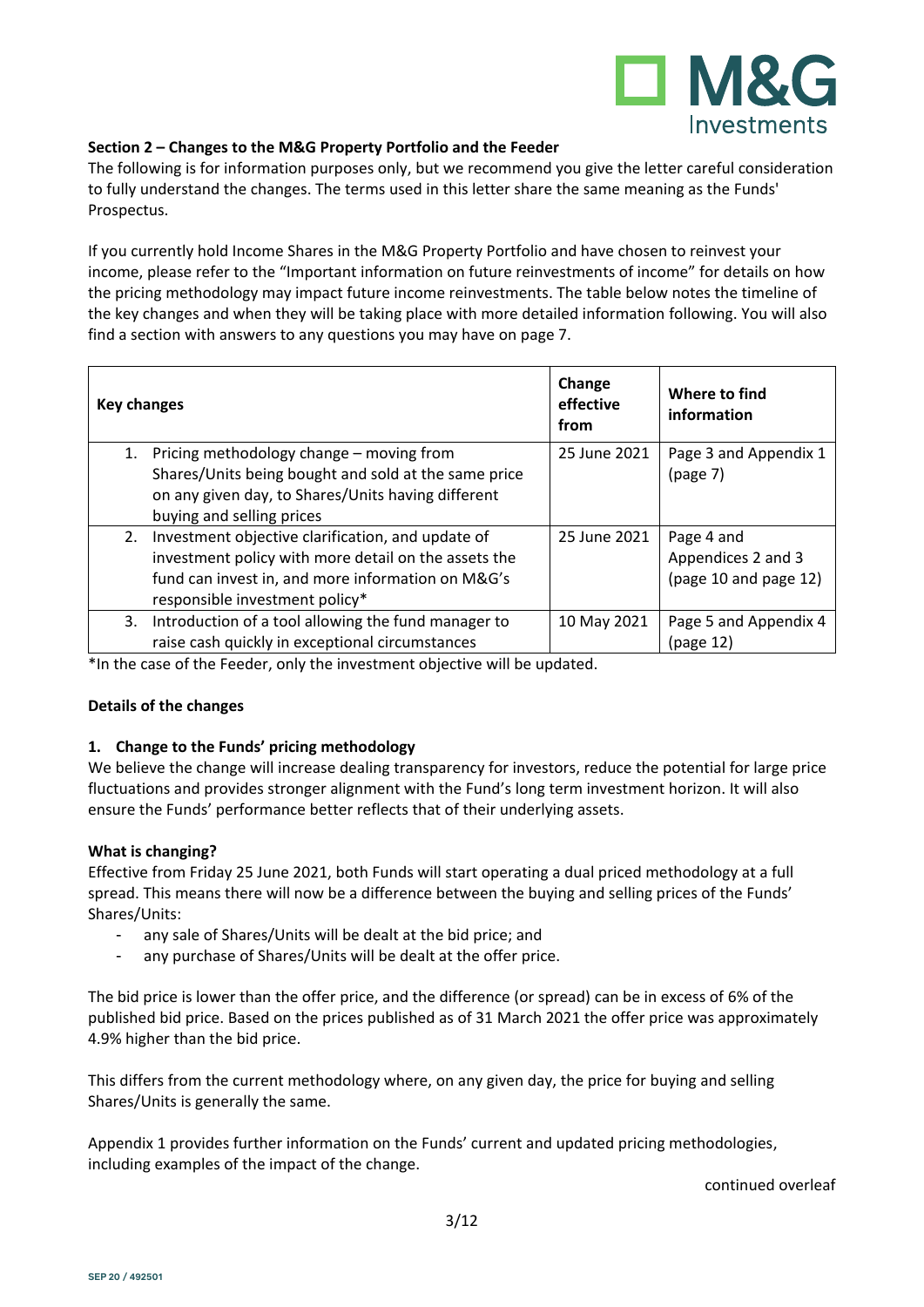### **How will the pricing change benefit investors?**

### • **Increased transparency and stability**

Customers will be clearer about the price they are transacting on as they will always buy at the offer price and sell at the bid price. The new structure will also completely remove the possibility of large price movements caused solely by a change in investor flows, as explained in Q2 and Q3 in Appendix 1.

### • **Long term investment objectives**

Full spread pricing is more aligned to, and reflective of, the pricing of property assets, where transaction costs restrain the prospect of investment returns in the short term. We therefore believe that the change will provide more stability in the Funds by encouraging investment over the long term – a key consideration when investing in a commercial property fund.

### • **Measurability**

The change will allow the Funds' performance to be wholly reflective of performance of the M&G Property Portfolio's underlying assets, and not subject to any potential distortion by price swings. This will also enable our customers to compare the Funds' performance more easily against peer funds in the IA UK Direct Property Sector.

### **Important information on future reinvestments of income**

You should note that a similar amount of income will purchase fewer Shares than it would have done under the current methodology in recent years. This is because the M&G Property Portfolio has been priced on a bid basis since June 2016, which means your income would have been used to purchase Shares at bid price. Under the new methodology, however, these Shares will always be purchased at the higher offer price.

### **2. Changes to the Funds' investment objective, investment policy and strategy to achieve the objective for the M&G Property Portfolio – and impact on the Feeder**

The changes, listed in full in Appendices 2 and 3, will be effective from Friday 25 June 2021 and are intended to make it easier for investors to determine whether the M&G Property Portfolio has achieved its objective, and to provide greater clarity on how it sets out to achieve this.

#### • **Investment objective**

The new investment objective will make it easier for investors to determine whether the M&G Property Portfolio has achieved its objective by including the IA UK Direct Property Sector as a target against which to assess its performance over any five-year period. It will also clarify that the basis for measuring performance should be the fund's performance net of the Ongoing Charge Figure and Property Expense Ratio.

You should note that the IA UK Direct Property Sector, which is already used in fund documentation such as the Prospectus and Key Investor Information Documents (KIIDs), will be used solely to measure the M&G Property Portfolio's performance and will not constrain what assets/properties the Fund can invest in.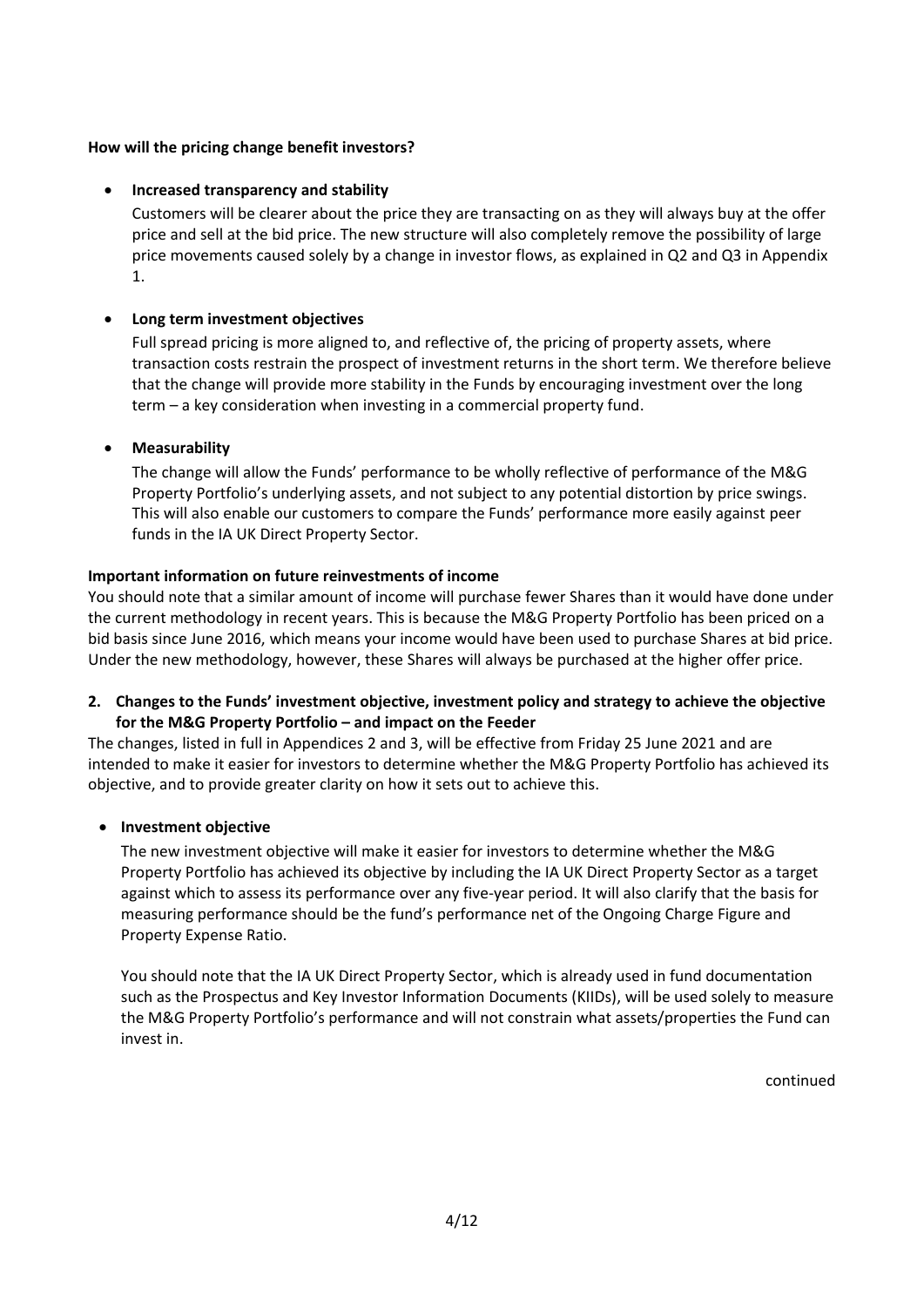

### • **Investment policy**

The investment policy will provide greater detail of the types of assets the M&G Property Portfolio is permitted to invest in. It will also replace the term "mainly" with "at least 70%" to describe more specifically the minimum amount of its portfolio to be directly invested in UK commercial property. Ordinarily the Fund will seek to be more than 70% in direct property, however the new investment policy allows the fund manager to reduce this to 60% in order to help manage liquidity, for example as a result of unusually high levels of investor redemptions.

### • **Strategy to achieve the objective**

Revisions to the objective now provide a clearer description of the Funds' management and portfolio construction and includes information on M&G's Responsible Property Investment policy, which will be available on our website from Friday 25 June 2021.

#### **Change to the Investment objective for the Feeder**

The Feeder's investment objective will change to align with the new investment objective of the M&G Property Portfolio. The Feeder's Prospectus will also be updated to reflect the changes in the M&G Property Portfolio's investment policy and strategy to achieve the objective.

A comparison of the current and updated investment objectives for the Feeder can be found in Appendix 3.

### **3. Rapid Sales provision**

The Prospectus for the M&G Property Portfolio will be updated on 10 May 2021 to include a rapid sales provision. This new wording is included in Appendix 4. The rapid sales provision is a tool available to raise cash quickly in exceptional circumstances. Its inclusion is a choice available to managers of open-ended funds invested in inherently illiquid assets, such as property.

The provisions will allow the ACD of the M&G Property Portfolio to consult and agree with the Standing Independent Valuer a fair and reasonable price to reflect the rapid sale of a property. Although this may result in selling a property at a lower price than its market value, it is expected that the use of the Provision will solely be used under exceptional circumstances such as periods in which wider market uncertainty leads to sustained high levels of outflows.

#### **Making changes to your investment**

Once the Funds have reopened for dealing, you will be able to purchase additional Shares, switch to another M&G OEIC fund or sell your investment – at any point before or after the changes have taken place – subject to our Terms and Conditions.

#### **Costs of the changes**

M&G will bear all costs associated with implementing the changes, including legal and administrative costs.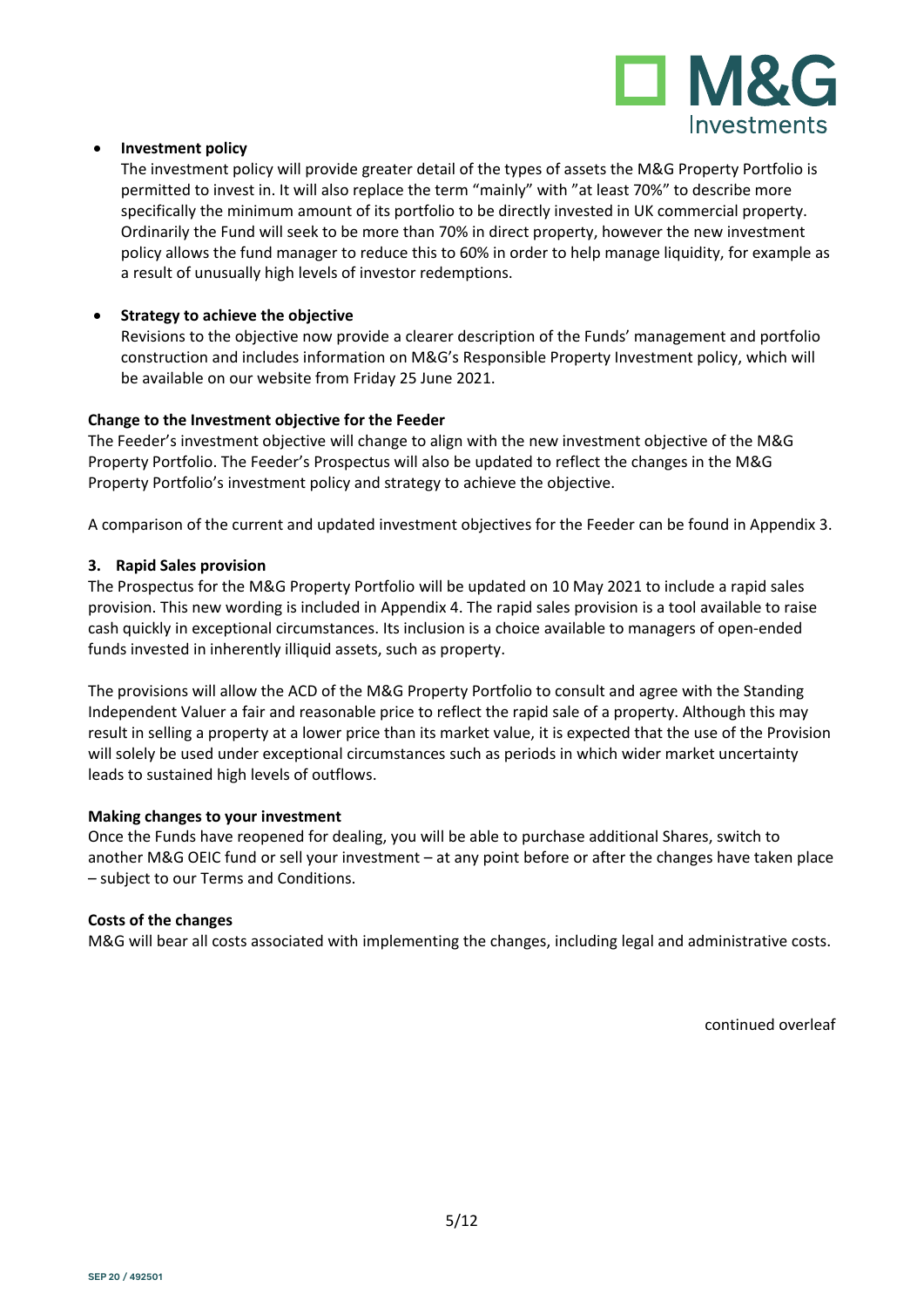### **For more information**

If you have any questions about the changes please contact our **Customer Relations** team on **0800 390 390**. The team is available from 08:00 to 18:00, Monday to Friday, and from 09:00 to 13:00 on Saturday. To help us deal with your enquiry as quickly as possible please have your M&G client reference when calling us. For your security and to improve the quality of our service, calls may be recorded.

Please be aware that we are not in a position to give you investment advice. If you are uncertain as to how the changes may affect you, you should consult a financial adviser.

Yours faithfully

Luce di

Jonathan Willcocks Customer and Distribution Officer On behalf of M&G Securities Limited

Enc. Appendices including questions and answers on new pricing methodology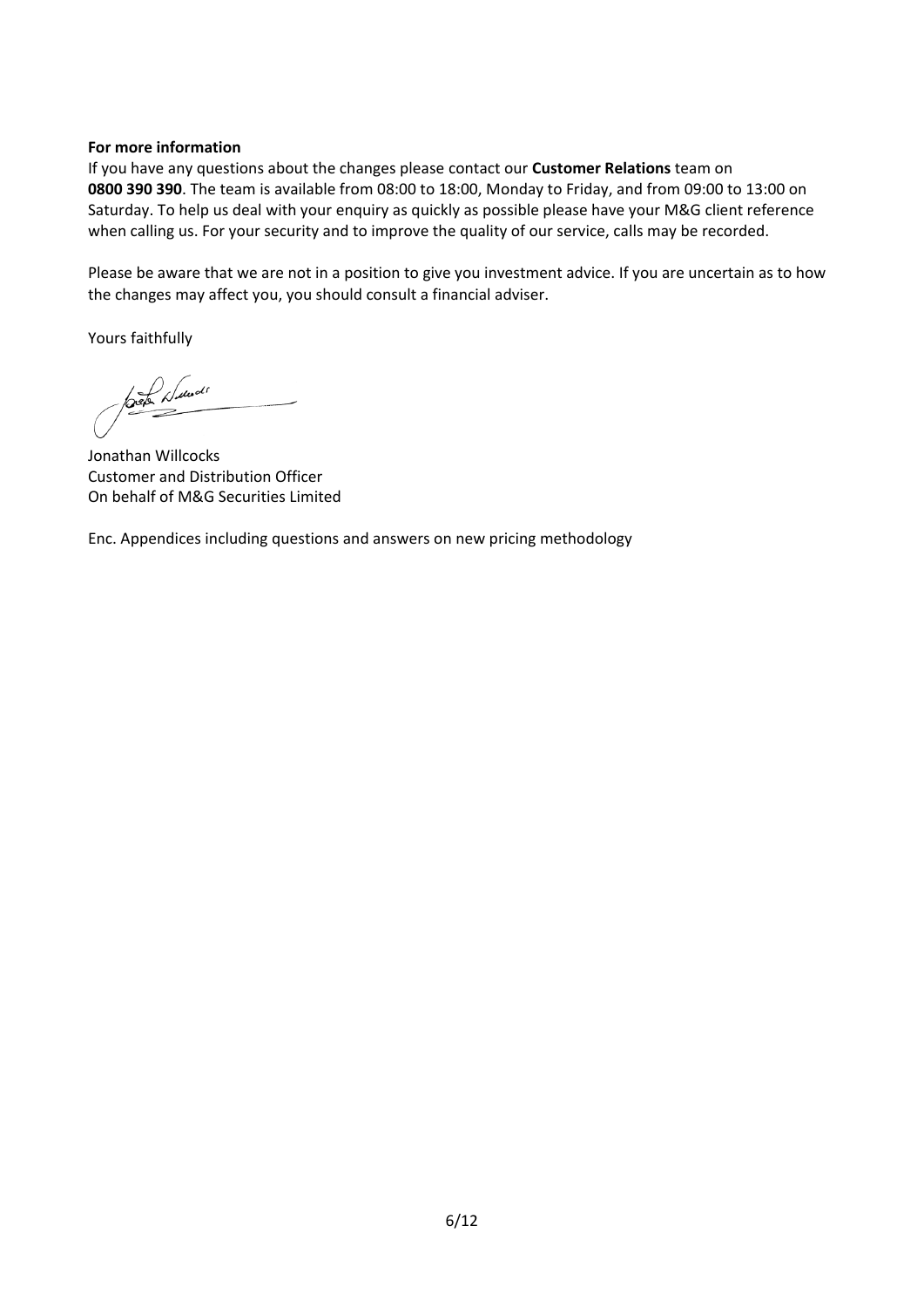

### **Section 3 – Appendices**

### **Appendix 1 – Questions and answers on the pricing methodology change**

### **1. How are the Funds currently priced?**

The Funds are 'dual priced' which means their Shares/Units ('Shares') may have different buying (offer) and selling (bid) prices. However, the published dealing prices are currently set depending on whether investors are generally buying or selling Shares and investors have typically bought and sold their Shares at the same price on any given day:

- When money flows into the Funds, the prices for their Shares are calculated on the higher 'offer' basis, reflecting the associated costs of buying property, such as Stamp Duty Land Tax.
- If the pattern of flows change and investors want to sell out of their investment causing the Funds' size to shrink, the pricing is calculated on the lower 'bid' basis.
- When the pattern of investor flows change, the fund price will 'swing' from 'bid' to 'offer', or vice versa.

### **2. How will they be priced under the new methodology?**

Under the new pricing methodology, irrespective of the pattern of investor flows:

- any sale of Shares will be dealt at the lower bid price; and
- any purchase of Shares will be dealt at the higher offer price.

The bid price is lower than the offer price, and the difference (or spread) can be in excess of 6% of the published bid price. See Q5 for more information on the spread.

The table below provides the different outcomes of buying and selling Shares in the Funds under both methodologies, based on the pricing of M&G Property Portfolio Sterling A Income Shares on 31 March 2021. On that day:

- the calculated bid price was 90.38p per share
- the calculated offer price was 94.82p per share

|                                                                                              | <b>Current methodology</b>                                 |                                                                    |                                                                                       |
|----------------------------------------------------------------------------------------------|------------------------------------------------------------|--------------------------------------------------------------------|---------------------------------------------------------------------------------------|
|                                                                                              | Fund priced at bid<br>(Fund experiencing<br>more outflows) | <b>Fund priced at offer</b><br>(Fund experiencing<br>more inflows) | New methodology                                                                       |
| Number of shares acquired by<br>investing £100 in the Fund; or<br>reinvesting £100 of income | £100 / 90.38p<br>$= 110.644$ shares                        | £100/94.82p<br>$= 105.463$ shares                                  | Shares are always<br>purchased at offer price:<br>£100 / 94.82p = $105.463$<br>shares |
| Proceeds received from the sale of<br>100 Shares                                             | 100 shares @90.38p =<br>£90.38                             | 100 shares @94.82p =<br>£94.82                                     | Shares are always sold at<br>bid price:<br>100 shares @ 90.38p =<br>£90.38            |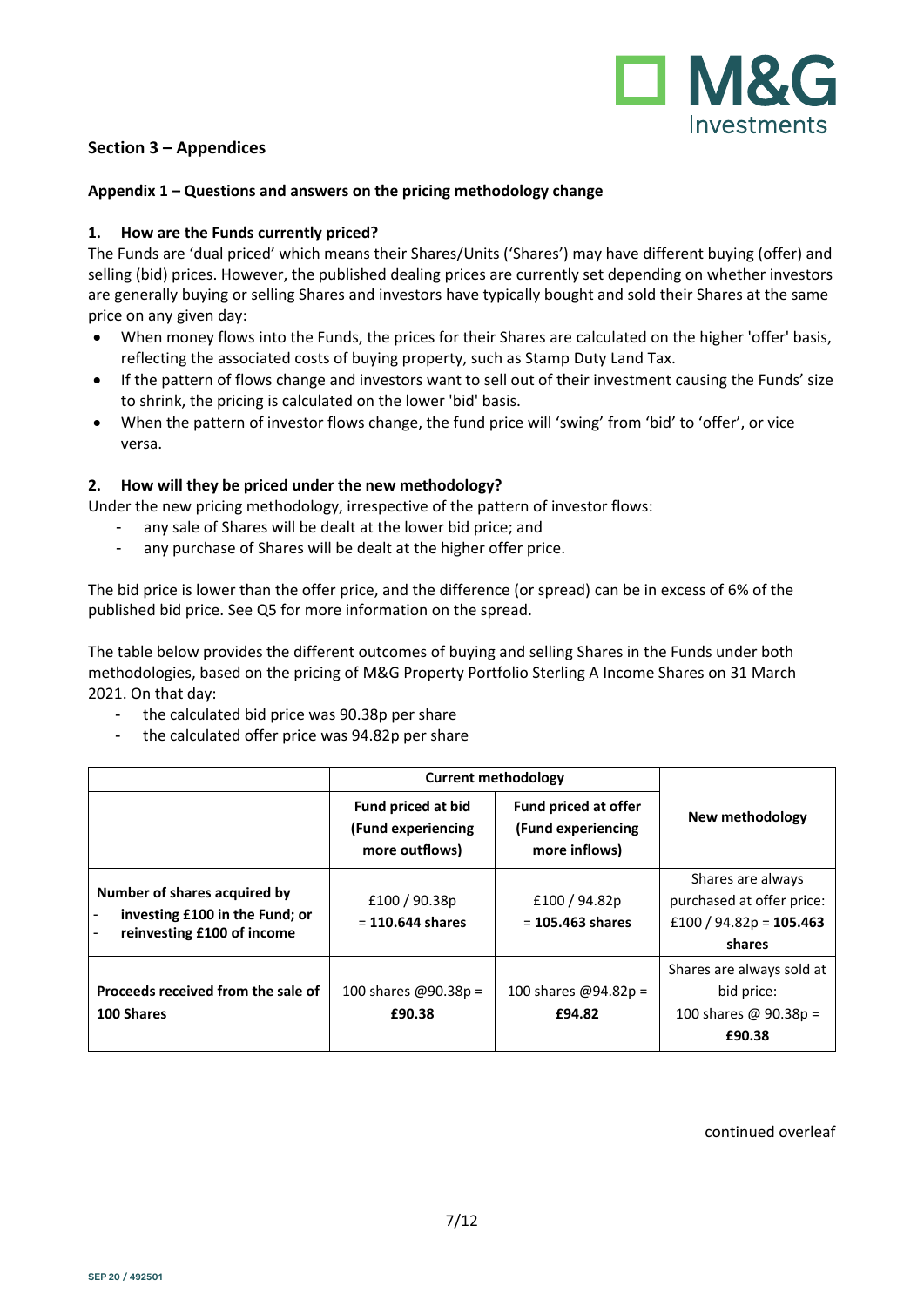**3. How many times have the prices of the Funds swung since launch? Will they swing in the future?** Since the Funds were launched in January 2013, the price has swung nine times, resulting in price moves ranging from 5% to 6%. The Funds have been consistently priced on a bid basis since June 2016.

The new price methodology will remove the possibility of a price swing caused by a change in investor flows.

### **4. When will the pricing changes become effective?**

The change will become effective on Friday 25 June 2021.

### **5. What is the difference between the buying and selling prices? What is the spread, and what is its value?**

The buying (offer) and selling (bid) prices reflect the costs associated with transactions in a fund's underlying assets. The difference between these two prices is referred to as the 'spread'.

The majority of these costs are related to Stamp Duty Land Tax (up to 5%) on property purchases, and legal fees incurred in the buying and selling of properties.

Based on the prices published as of 31 March 2021 the offer price was approximately 4.9% higher than the bid price.

### **Questions on your investment**

### **6. Will the changes affect the value of my investment?**

The value of holdings can currently be calculated on either a bid or offer basis depending on whether investors are generally buying Fund shares or selling them. However, both Funds have been priced on a bid basis since June 2016. We expect them to resume dealing on that basis.

From Friday 25 June 2021, the value of your holding will always be calculated based on the Funds' bid prices. Therefore, unless a price swing takes place before Friday 25 June 2021, the value of existing holdings will not be affected by the change.

#### **7. What will the pricing basis be for Shares I sell?**

The pricing basis for Shares sold before Friday 25 June 2021 will be either bid or offer; however note that, as explained in Q6, the Funds are expected to resume dealing on a bid basis.

Shares sold after Friday 25 June 2021 will always be dealt at bid price.

### **8. What will the pricing basis be for Shares I buy?**

The pricing for Shares purchased before Friday 25 June 2021 will be either bid or offer; however note that, as explained in Q6, the Funds are expected to resume dealing on a bid basis. Shares purchased after Friday 25 June 2021 will always be dealt at offer price.

Continued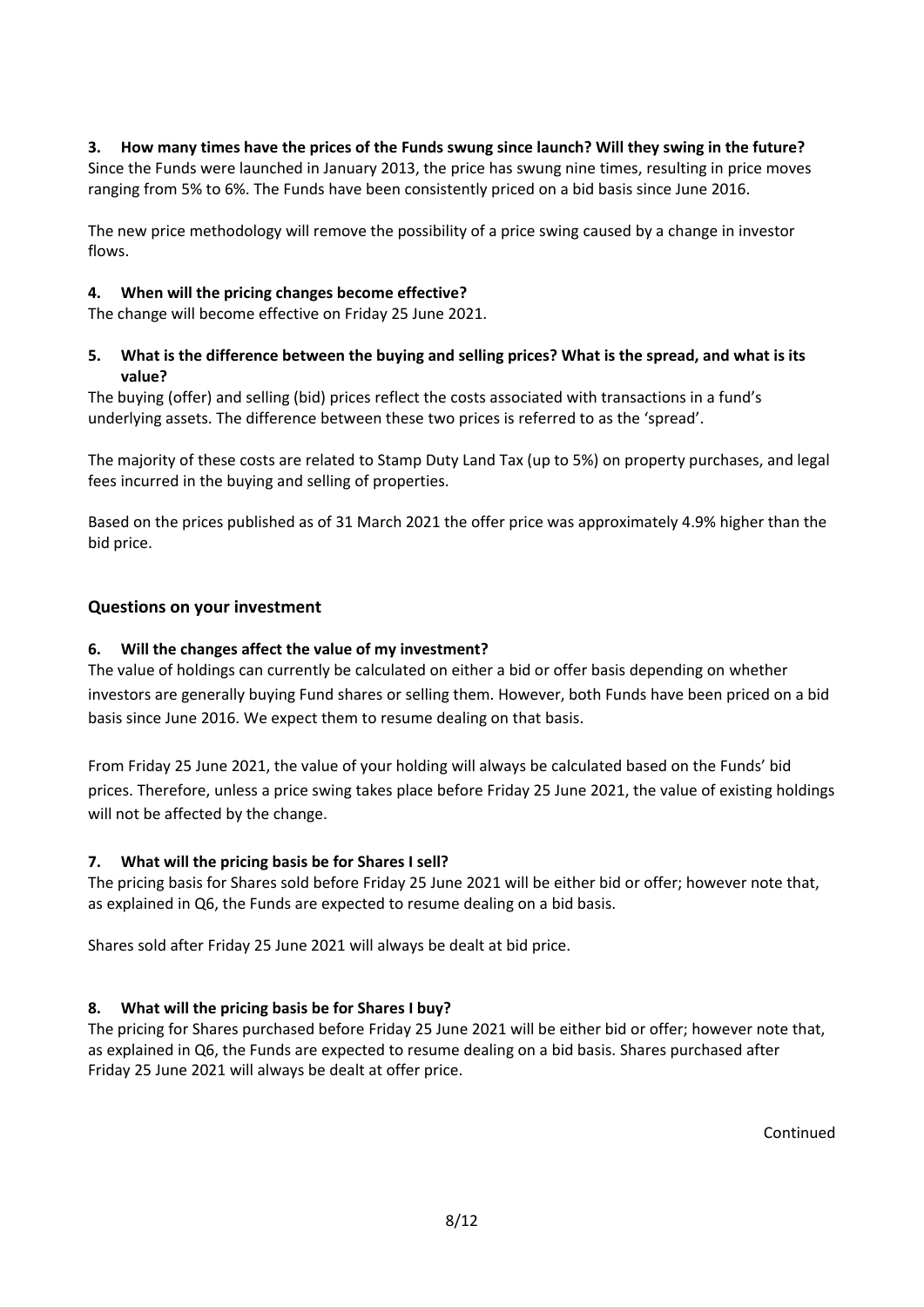### **9. How will the change impact investors who hold M&G Property Portfolio Income Shares and reinvest their income?**

A similar amount of income will purchase fewer Shares than it would have done under the current methodology in recent years. This is because the M&G Property Portfolio has been priced on a bid basis since June 2016, and on that basis your income would have been used to purchase Shares at bid price. Under the new methodology, however, these Shares will be always be purchased at the higher offer price.

This is illustrated in the table included in Q2, which shows that, based on pricing on 31 March 2021, an income reinvestment of £100 would have purchased 110.644 additional Shares with the fund on a 'bid' basis – as it has been since June 2016. Under the new methodology, the additional shares would be purchased using the offer price and the reinvestment would have purchased 105.463 shares.

### **10. When will the last reinvestment of income under the current methodology take place?**

The last reinvestment of income before the change takes place will be relate to the distribution with an XD date of 1 April 2021 and payment date on or before 31 May 2021.

### **11. Are Accumulation Shares affected in the same way?**

No, income is reinvested automatically and is continually reflected in the price of accumulation shares rather than being used to purchase additional shares. As income is not paid out to accumulation shareholders before reinvestment, no further shares are purchased meaning accumulation investors' reinvestments are not subject to the fund's spread.

### **12. Can I convert my shares?**

Yes, you can convert your Shares at any time, subject to our Terms and Conditions.

There is an equivalent Accumulation share class available for all classes of share. Please note that in the case of Sterling Class X Income Shares, the equivalent Accumulation class is Sterling Class A shares.

Please note that Accumulation Shares are not available in The M&G ISA or The M&G Junior ISA.

Converting Shares from one Share Class to another is not categorised as a sale and subsequent purchase. Consequently, the number of Shares received as a result of a conversion will be calculated on a bid basis, ensuring that the value of the Shares received is not reduced by the amount of the spread.

## **13. Will there be any changes in the way I give my instructions to deal in the Funds?** No.

#### **14. Where will I be able to find out the Funds' bid and offer prices for my Shares?**

Bid and offer prices for all Shares in the Funds are listed on our website **www.mandg.co.uk/prices** from Friday 25 June 2021.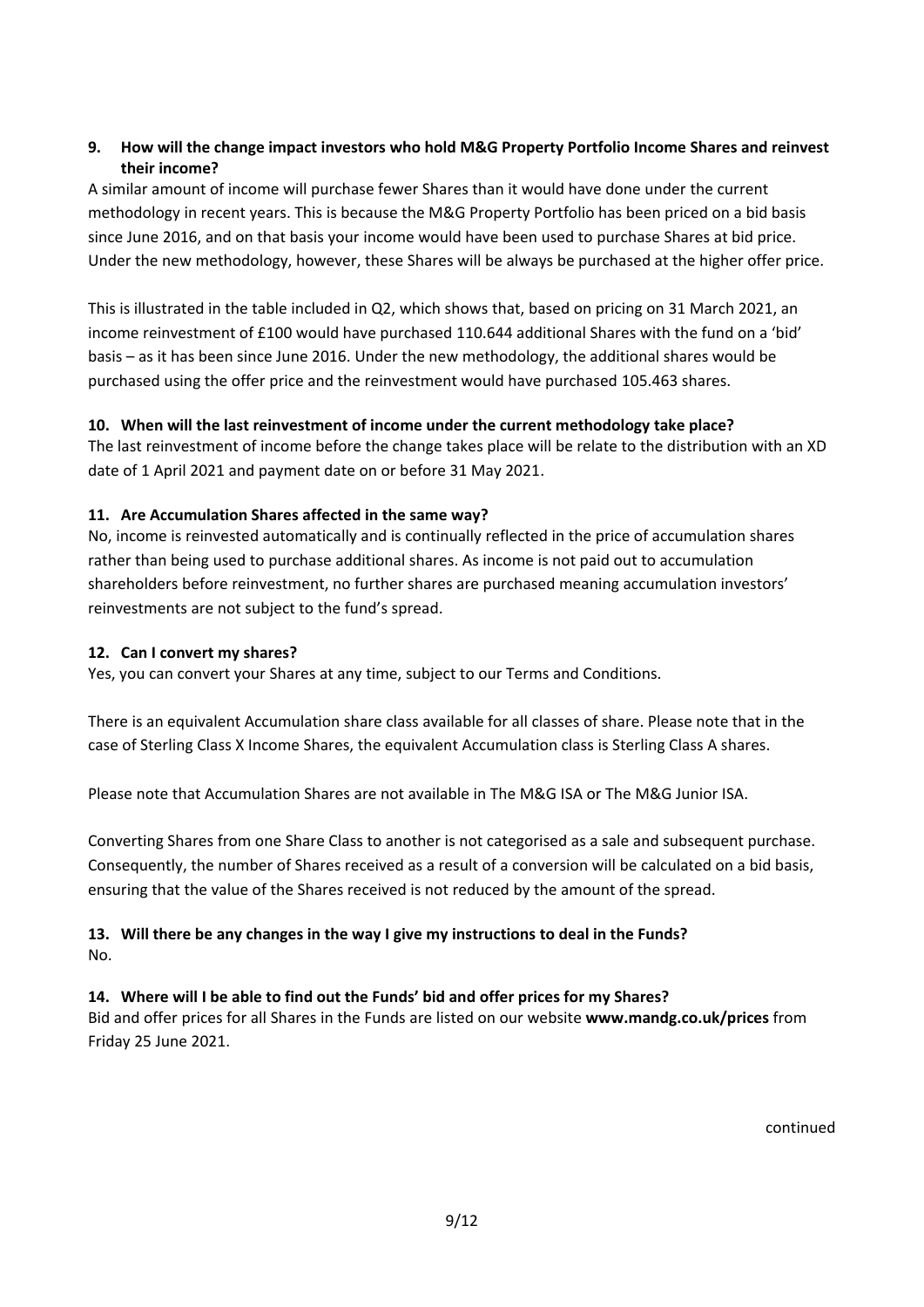# **Appendix 2 – M&G Property Portfolio**

**Comparison of current and updated investment objective, investment policy and Strategy to achieve the objective**

| <b>M&amp;G Property Portfolio</b>                                                                                                                                                                                                                                                                                                                                    |                                                                                                                                                                                                                                                                                                                                                                                                                                                     |  |  |  |
|----------------------------------------------------------------------------------------------------------------------------------------------------------------------------------------------------------------------------------------------------------------------------------------------------------------------------------------------------------------------|-----------------------------------------------------------------------------------------------------------------------------------------------------------------------------------------------------------------------------------------------------------------------------------------------------------------------------------------------------------------------------------------------------------------------------------------------------|--|--|--|
| Current investment objective (as listed in the<br>Prospectus until 24 June 2021)                                                                                                                                                                                                                                                                                     | Updated investment objective (to be listed in the<br>Prospectus from 25 June 2021)                                                                                                                                                                                                                                                                                                                                                                  |  |  |  |
| The investment objective of the Fund is to carry on<br>Property Investment Business and to manage cash<br>raised from investors for investment in the<br>Property Investment Business. In so doing, the<br>Fund aims to maximise long term total return (the<br>combination of income and growth of capital)<br>through investment mainly in commercial<br>property. | The investment objective of the Fund is to carry on<br>Property Investment Business and to manage cash<br>raised from investors for investment in the Property<br>Investment Business. In doing so, the Fund aims to<br>provide a higher total return (capital growth plus<br>income), net of the Ongoing Charge Figure and<br>Property Expense Ratio, than the average return of<br>the IA UK Direct Property Sector over any five-year<br>period. |  |  |  |
| Current investment policy (as listed in the<br>Prospectus until 24 June 2021)                                                                                                                                                                                                                                                                                        | Updated investment policy (to be listed in the<br>Prospectus from 25 June 2021)                                                                                                                                                                                                                                                                                                                                                                     |  |  |  |
| The Fund invests in a diversified portfolio of<br>commercial property mainly in the UK, seeking to<br>add value through strategic asset allocation, stock<br>selection and asset management. The Fund may                                                                                                                                                            | At least 70% of the Fund is invested directly in a<br>diversified portfolio of commercial property in the<br>UK. This may be reduced to 60%, if it is considered<br>prudent for liquidity management.                                                                                                                                                                                                                                               |  |  |  |
| also invest in other property related assets,<br>including collective investment schemes,                                                                                                                                                                                                                                                                            | The Fund may also invest in other property related<br>assets such as:                                                                                                                                                                                                                                                                                                                                                                               |  |  |  |
| transferable securities, derivatives and debt<br>instruments, as well as government debt, money<br>market instruments and cash. Derivatives may be<br>used for investment purposes as well as for<br>efficient portfolio management.                                                                                                                                 | • other types of property, including residential<br>property;<br>property of any type outside the UK;<br>• funds (including funds managed by M&G); and<br>• transferable securities (such as shares and<br>bonds); and money market instruments.                                                                                                                                                                                                    |  |  |  |
|                                                                                                                                                                                                                                                                                                                                                                      | For liquidity management, the Fund may invest in<br>cash; near cash; money market instruments; and<br>government bonds, directly, or via funds (including<br>funds managed by M&G).                                                                                                                                                                                                                                                                 |  |  |  |
|                                                                                                                                                                                                                                                                                                                                                                      | Derivatives may be used for investment purposes,<br>efficient portfolio management and hedging.                                                                                                                                                                                                                                                                                                                                                     |  |  |  |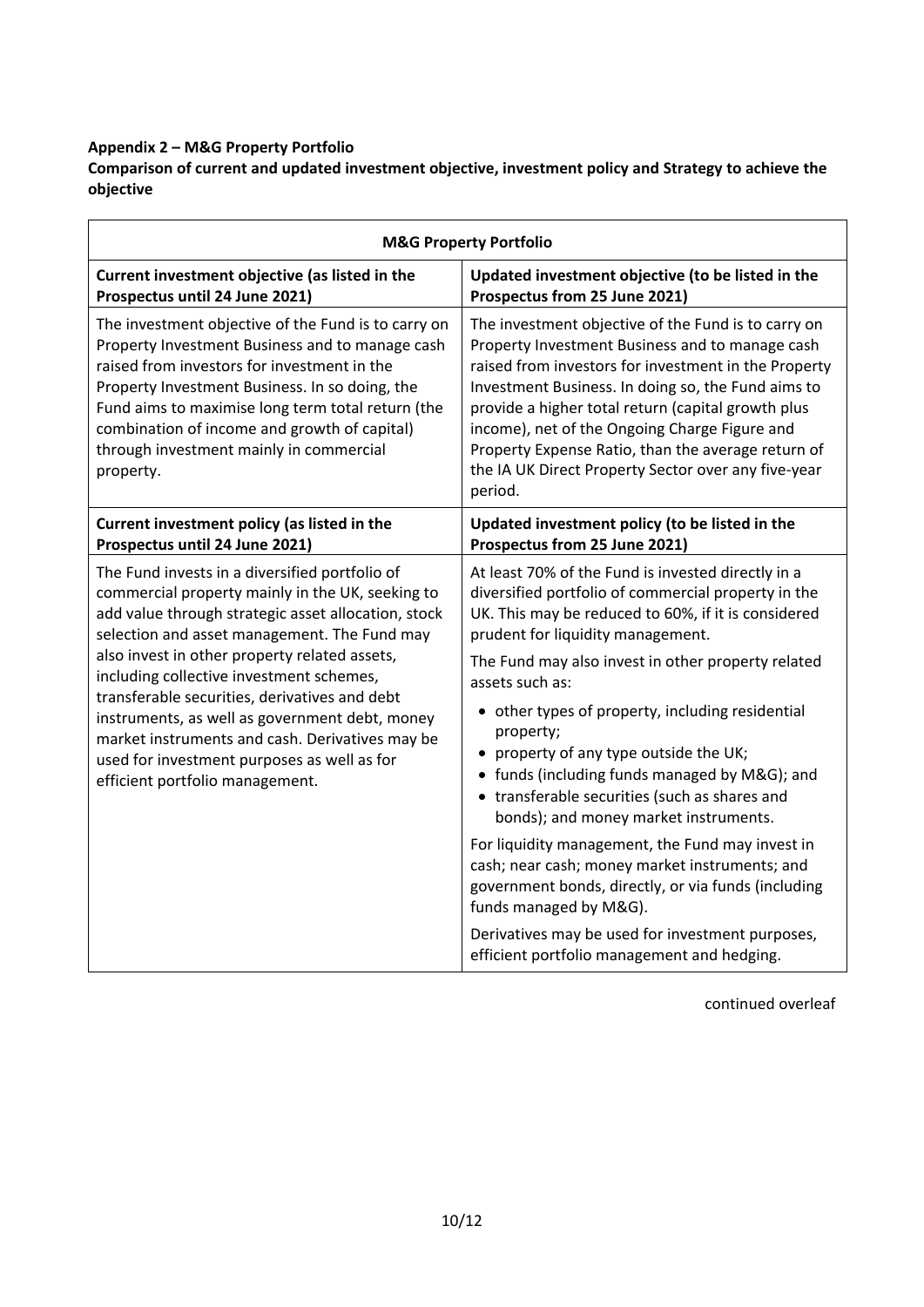| Current strategy for achieving the objective (as                                                                                                                                                                                                                                                                                                                                                                                                                                                                                                                                                                                                                       | Updated strategy for achieving the objective (to be                                                                                                                                                                                                                                                                                                                                                                                                                                                                                                                                                                                                                                                                                                                                                                                                                                                                                                                                                                                                                                                               |  |
|------------------------------------------------------------------------------------------------------------------------------------------------------------------------------------------------------------------------------------------------------------------------------------------------------------------------------------------------------------------------------------------------------------------------------------------------------------------------------------------------------------------------------------------------------------------------------------------------------------------------------------------------------------------------|-------------------------------------------------------------------------------------------------------------------------------------------------------------------------------------------------------------------------------------------------------------------------------------------------------------------------------------------------------------------------------------------------------------------------------------------------------------------------------------------------------------------------------------------------------------------------------------------------------------------------------------------------------------------------------------------------------------------------------------------------------------------------------------------------------------------------------------------------------------------------------------------------------------------------------------------------------------------------------------------------------------------------------------------------------------------------------------------------------------------|--|
| listed in the Prospectus until 24 June 2021)                                                                                                                                                                                                                                                                                                                                                                                                                                                                                                                                                                                                                           | listed in the Prospectus from 25 June 2021)                                                                                                                                                                                                                                                                                                                                                                                                                                                                                                                                                                                                                                                                                                                                                                                                                                                                                                                                                                                                                                                                       |  |
| The M&G Property Portfolio aims to maximise<br>long-term total return through direct investment in<br>commercial property. The fund is diversified across<br>different property sectors (such as retail, offices<br>and industrial). This is done by reviewing the<br>structural and portfolio risk implications of holding<br>various assets within the fund and when acquiring<br>new assets for the fund. In researching properties<br>and therefore the associated risk, the manager<br>considers location, property type, rent review and<br>lease expiry pattern, tenant, industry sector,<br>tenure, lease covenants and physical and<br>environmental factors. | The Fund is actively managed, while controlling for<br>risk factors, through diversified real estate exposure<br>primarily in direct property sectors (such as retail,<br>offices and industrial). The Fund's investment and<br>disposals align the fund positioning toward those<br>sectors forecast to outperform with regard for<br>structural trends and property specific risk such as<br>lease expiries and voids, tenant covenant strength<br>and physical and environmental factors.<br>The investment process is structured to deliver the<br>Fund's Objective however, as a responsible property<br>manager, M&G's Responsible Property Investment<br>capabilities are drawn on to initiate projects that<br>address ESG themes and risk factors relevant to the<br>Fund, such as building suitability in light of<br>regulation and addressing energy efficiency, water<br>use and waste. Performance will take precedence<br>over any ESG goals referenced within the<br>Responsible Property Investment policy.<br>*M&G's Responsible Property Investment policy is<br>available on the M&G website. |  |
| <b>Current benchmark (as listed in the Prospectus</b>                                                                                                                                                                                                                                                                                                                                                                                                                                                                                                                                                                                                                  | Updated benchmark (to be listed in the Prospectus                                                                                                                                                                                                                                                                                                                                                                                                                                                                                                                                                                                                                                                                                                                                                                                                                                                                                                                                                                                                                                                                 |  |
| until 24 June 2021)                                                                                                                                                                                                                                                                                                                                                                                                                                                                                                                                                                                                                                                    | from 25 June 2021)                                                                                                                                                                                                                                                                                                                                                                                                                                                                                                                                                                                                                                                                                                                                                                                                                                                                                                                                                                                                                                                                                                |  |
| Benchmark: IA UK Direct Property sector                                                                                                                                                                                                                                                                                                                                                                                                                                                                                                                                                                                                                                | Benchmark: IA UK Direct Property Sector                                                                                                                                                                                                                                                                                                                                                                                                                                                                                                                                                                                                                                                                                                                                                                                                                                                                                                                                                                                                                                                                           |  |
| The Fund is actively managed. The benchmark is a                                                                                                                                                                                                                                                                                                                                                                                                                                                                                                                                                                                                                       | The benchmark is a target which the Fund seeks to                                                                                                                                                                                                                                                                                                                                                                                                                                                                                                                                                                                                                                                                                                                                                                                                                                                                                                                                                                                                                                                                 |  |
| comparator against which the Fund's performance                                                                                                                                                                                                                                                                                                                                                                                                                                                                                                                                                                                                                        | outperform. The sector has been chosen as the                                                                                                                                                                                                                                                                                                                                                                                                                                                                                                                                                                                                                                                                                                                                                                                                                                                                                                                                                                                                                                                                     |  |
| can be measured. The sector has been chosen as                                                                                                                                                                                                                                                                                                                                                                                                                                                                                                                                                                                                                         | Fund's benchmark as the Fund is a constituent of the                                                                                                                                                                                                                                                                                                                                                                                                                                                                                                                                                                                                                                                                                                                                                                                                                                                                                                                                                                                                                                                              |  |
| the Fund's comparator benchmark as the Fund is a                                                                                                                                                                                                                                                                                                                                                                                                                                                                                                                                                                                                                       | sector. The benchmark is used solely to measure the                                                                                                                                                                                                                                                                                                                                                                                                                                                                                                                                                                                                                                                                                                                                                                                                                                                                                                                                                                                                                                                               |  |
| constituent of the sector. The comparator                                                                                                                                                                                                                                                                                                                                                                                                                                                                                                                                                                                                                              | Fund's performance and does not constrain the                                                                                                                                                                                                                                                                                                                                                                                                                                                                                                                                                                                                                                                                                                                                                                                                                                                                                                                                                                                                                                                                     |  |
| benchmark does not constrain the Fund's portfolio                                                                                                                                                                                                                                                                                                                                                                                                                                                                                                                                                                                                                      | Fund's portfolio construction.                                                                                                                                                                                                                                                                                                                                                                                                                                                                                                                                                                                                                                                                                                                                                                                                                                                                                                                                                                                                                                                                                    |  |
| construction.                                                                                                                                                                                                                                                                                                                                                                                                                                                                                                                                                                                                                                                          | The Fund is actively managed. The fund manager has                                                                                                                                                                                                                                                                                                                                                                                                                                                                                                                                                                                                                                                                                                                                                                                                                                                                                                                                                                                                                                                                |  |
| For unhedged Share Classes, the benchmark is                                                                                                                                                                                                                                                                                                                                                                                                                                                                                                                                                                                                                           | complete freedom in choosing which investments to                                                                                                                                                                                                                                                                                                                                                                                                                                                                                                                                                                                                                                                                                                                                                                                                                                                                                                                                                                                                                                                                 |  |
| shown in the Share Class currency.                                                                                                                                                                                                                                                                                                                                                                                                                                                                                                                                                                                                                                     | buy, hold and sell in the Fund.                                                                                                                                                                                                                                                                                                                                                                                                                                                                                                                                                                                                                                                                                                                                                                                                                                                                                                                                                                                                                                                                                   |  |